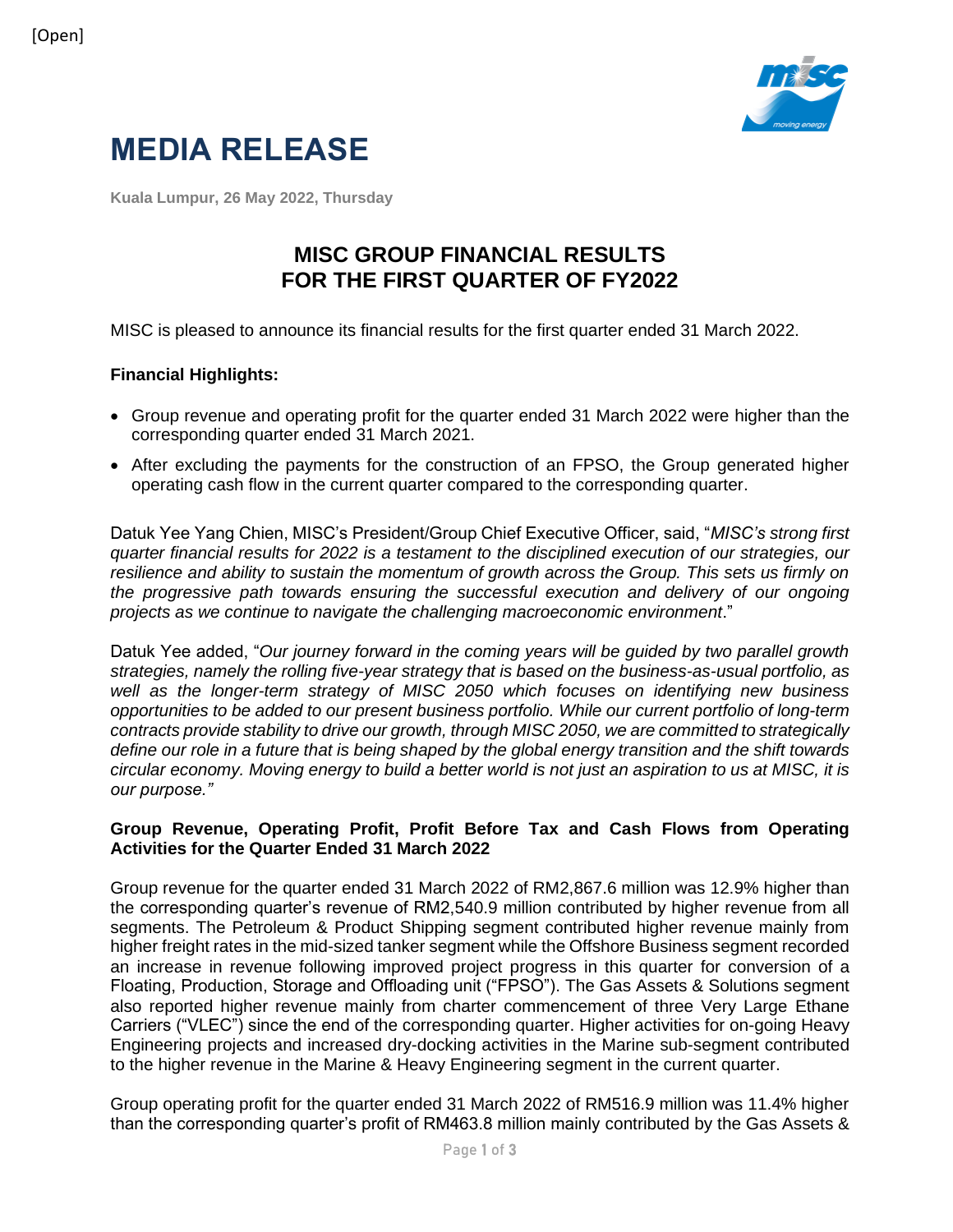

Solutions and Marine & Heavy Engineering segments. Gas Assets & Solutions segment recorded higher operating profit mainly from higher revenue as mentioned above coupled with lower vessel operating costs in the current quarter. The Marine & Heavy Engineering segment recorded an operating profit in the current quarter compared to a loss in the corresponding quarter mainly from higher revenue as mentioned above and the segment was impacted by additional costs provisions for on-going Heavy Engineering projects in the corresponding quarter. However, the increase in operating profit was partially offset by lower operating profit recorded in the Offshore Business segment mainly due to increase in construction costs of an FPSO mainly arising from the global supply chain issue and recent lockdowns in parts of China which affected the movement of project personnel, goods and services as well as from engineering, procurement and construction activities.

Despite higher operating profit as explained above, the Group reported a lower profit before tax of RM386.6 million compared to a profit before tax of RM405.7 million in the corresponding quarter mainly due to higher finance costs coupled with lower share of profit from joint venture entities.

The Group recorded cash flows generated from operating activities of RM461.6 million for the quarter ended 31 March 2022, which included cash payments of RM687.5 million for the construction of an FPSO in the current quarter. Excluding the said payments, the Group generated an operating cash flow of RM1,149.1 million, which is higher by 31.5% compared to RM873.8 million recorded in the corresponding quarter mainly due to higher operating performance as well as improved collection of receivables.

### **Moving Forward**

In the LNG shipping market, spot rates have marginally improved in March as compared to January 2022 due to higher LNG imports by European countries seeking to reduce reliance on Russian piped gas arising from the Russia-Ukraine war. In the short term, LNG imports in the European region are expected to increase as concerns over gas supplies, cold weather forecasts and reduced wind-based generation are expected to persist. Europe's aim to diversify away from Russian gas is also expected to support an even more positive LNG project sanctioning environment in coming years with many export projects mainly in the US advancing significantly in recent months. Meanwhile, the operating income of the Gas Assets and Solutions segment continues to remain stable, supported by its existing portfolio of long-term charters as it pursues available growth opportunities in the market.

The petroleum shipping market remained muted prior to the rise in geopolitical tensions at the end of February this year. In the short-term, the tanker market is likely to be supported by changes in crude oil trade patterns due to the ongoing Russia-Ukraine conflict, which has resulted in shifts to longer-haul routes. However, there remain notable downside risks from trends in the global economy particularly from lockdowns in China which will further undermine Chinese crude imports. Notwithstanding this, the Petroleum & Product Shipping segment continues to focus on rejuvenation of its eco-friendly tankers fleet and on building long-term secured income via its niche shuttle tanker business.

The outlook for the upstream oil and gas sector continues to be positive as oil prices stay elevated and with increasing global demand for oil amid a gradual return to more normal activity levels. Consequently, demand for FPSOs is expected to remain healthy despite lingering economic uncertainty, lockdowns in parts of China and supply chain concerns. Notwithstanding the anticipated increase in activity levels, the Offshore Business segment continues to focus on the